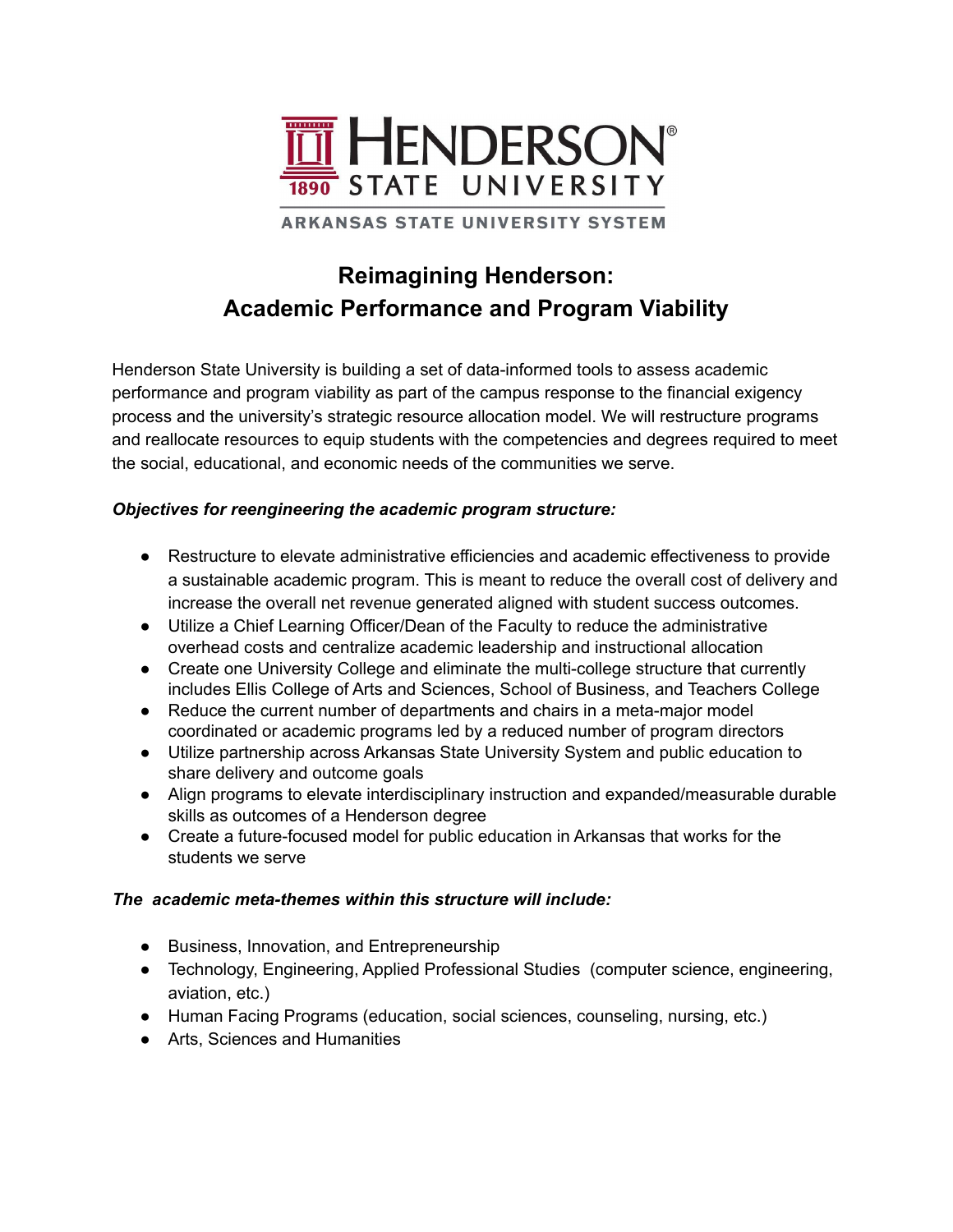#### *The work ahead for the remainder of the spring semester:*

- A specific financial target for the reduction of annualized costs through program and instructional line eliminations will help define the outcomes of our decisions
- A proposed framework and overall academic performance portfolio to be utilized to allocate resources, achieve cost savings through the reorganization of the academic administrative structure, and refocus academic programs on institutional performance measures described on a net cost basis
- A proposed framework and assessment for student success measures (programmatic enrollment, completion) that empowers students to complete degrees that align to 21st century workforce needs
- The campus will have full access to the Academic Performance and Viability Portfolio defined by institutional research and data analysis tools
- Academic partnerships with Arkansas State University System institutions, including Jonesboro and Three Rivers campuses, as well as with Ouachita Baptist University will be part of our allocation planning and long-term solution
- Restructuring and reducing the administrative overhead costs will align with the restructuring of instruction
- The academic performance and viability portfolio will be developed in consultation with Huron Group and utilized across the ASU System longer term for allocation of instruction for enhanced educational outcomes and administrative efficiencies; the cost of the ASU System's contract with Huron Group is \$400,000

#### *Performance metrics to evaluate academic programs:*

- Net cost basis of delivery and overall net revenue production
- Unit-based cost of instruction defined at the seat level
- Student success rates with weighted priority for degree completion
- Alignment to community-based needs and 21st century durable skills

### *Overall academic productivity:*

- The overall compression of the academic program will be approximately 30 to 40 percent for a permanent reduction of spend and/or reallocation of instruction
- Annual credit hour production should increase from 298 per instructional line to approximately 500 credit hours
- The amount of average credit hours required to graduate should be 120 hours (+/ accrediting requirements) to reduce the time to degree for all students
- Focus will include broadening our definition of students and partners to serve adult learners, P-16 pathways, circle-back students within our unpaid accounts, commuters, etc. The expansion of the program and lowering of overall costs of delivery will be in full collaboration with ASU Three Rivers on all of our campuses..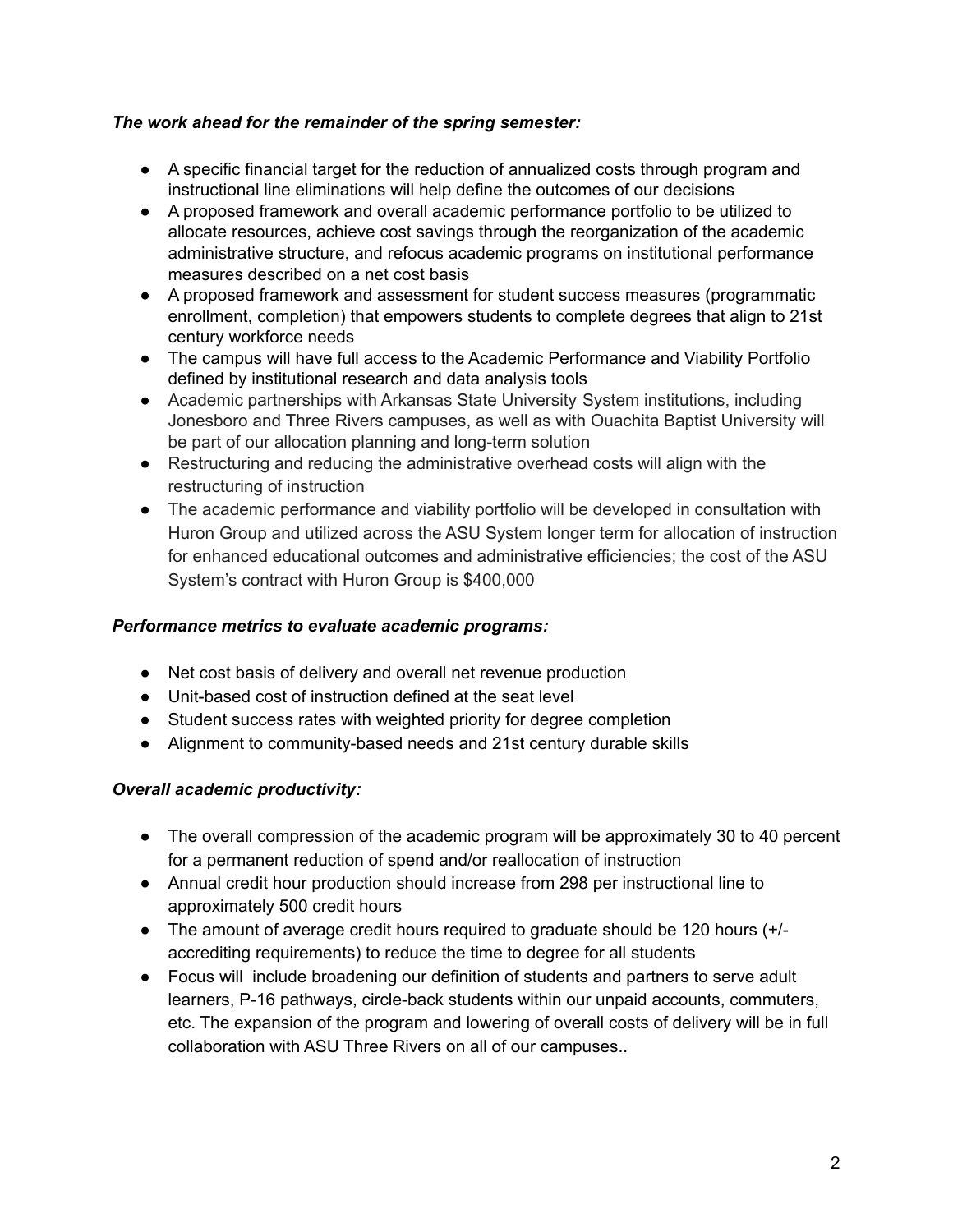## **THREE DELIVERABLES OF REIMAGINING HENDERSON**

# **Destination - Geographies of Place Defined by Learning and an Identity/Brand/Value for College that Works for All Students**

- *Design of a Learning Community Model*—Learning can take place anywhere and everywhere. A learning ecosystem would be defined by the cradle to career assets across our regions from school to work. Defining Arkadelphia and Henderson as a learning community will provide access to the greatest asset driving economic and social mobility—talent. This element defines who we are as a community, what we do, and where we are headed.
- *Development of P-16 Pathways for cradle to career learning*—Engaging K-12 schools, higher education institutions, and the community to provide experiential learning opportunities lowers the cost of college, reduces time to earn degrees, eliminates the skills gap for students and employers, and mitigates the use of student loans to pay for college. Based on a 21st Century Work College Model, every student can demonstrate what they know as well as what they can do through the use of tools like Mastery Transcripts and Experiential Portfolios. These learning pathways will provide both formative and summative experiences that credentials both knowledge and application of that knowledge to competencies. These #ReddieforWhat'sNext Pathways should be aligned to our region's highest demand fields.
- *Educational Partnerships—*Arkadelphia Public Schools, Arkansas State University Three Rivers, Three Rivers Saline County Center, Henderson State University, National Park College and Ouachita Baptist University could serve as the platform to extend learning throughout our community.

### **Alignment - A Contract for Completion**

- Building on work by the Arkansas Department of Education, learning pathways and student success plans would extend personalized learning plans into postsecondary education and career/skills/competency goals for students. A seamless design for learning would recognize learning with credentials and recorded by co-curricular transcripts that can be earned across a community-based ecosystem.
- Learning and student success data would be used to align with predictive analytics to create a risk management model to redefine student success metrics. Resources would be reallocated to reengineer college, including:
	- 1. Admissions and financial aid
	- 2. Advising, engagement, and experiences
	- 3. Campus-based work, internships, and apprenticeships